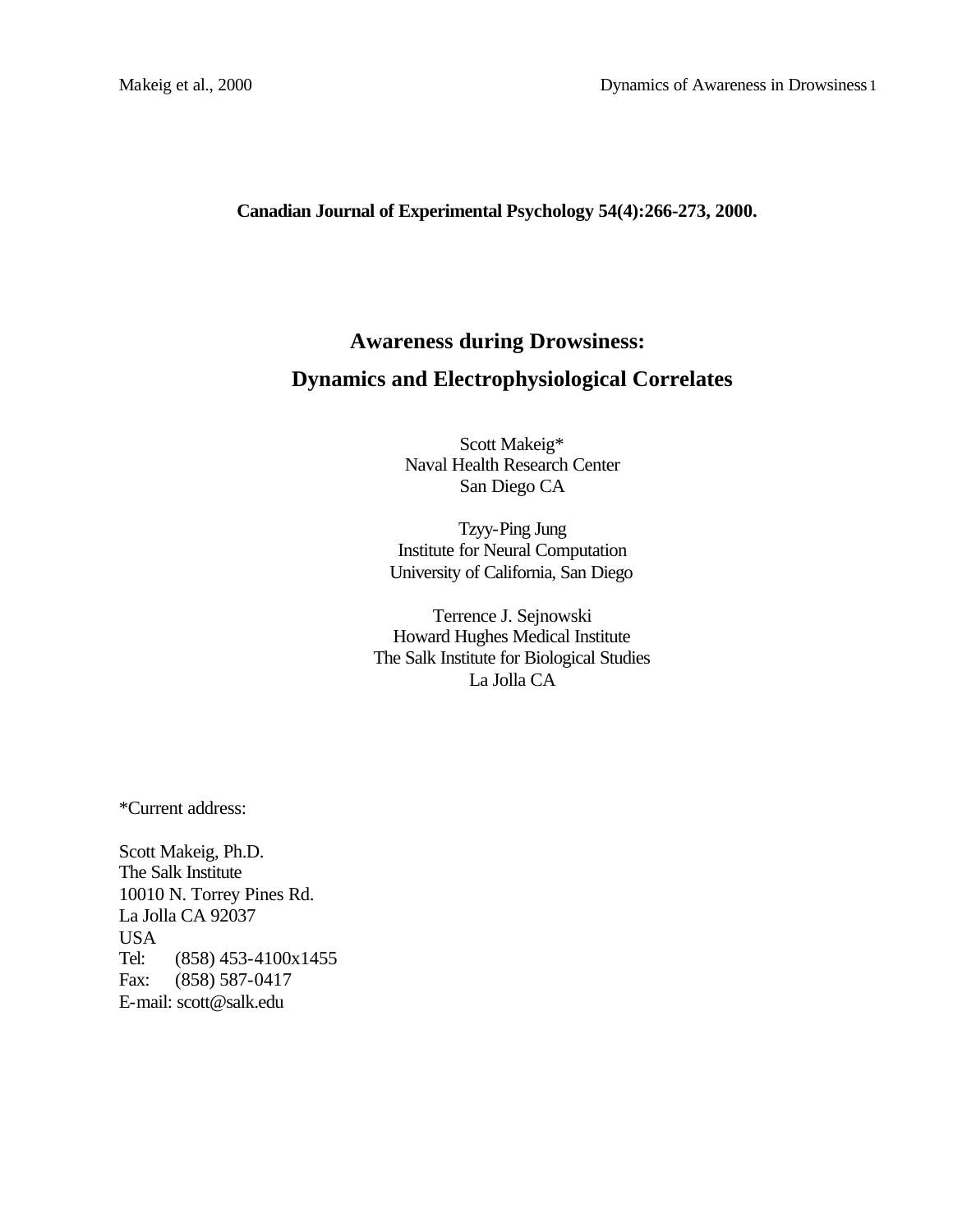# **Awareness during Drowsiness: Dynamics and Electrophysiological Correlates**

**Summary:** During drowsy periods, performance on tasks requiring continuous attention becomes intermittent. Previously, we have reported that during drowsy periods of intermittent performance 7 of 10 participants performing an auditory detection task exhibited episodes of non-responding lasting about 18 s (Makeig and Jung, 1996). Further, the time patterns of these episodes were repeated precisely in subsequent sessions. The 18 s cycles were accompanied by counterbalanced power changes within two frequency bands in the vertex EEG (near 4 Hz and circa 40 Hz). In the present experiment, performance patterns and concurrent EEG spectra were examined in four participants performing a continuous visuomotor compensatory tracking task in 15-20 minute bouts during a 42-hour sleep deprivation study. During periods of good performance, participants made compensatory trackball movements about twice per second attempting to keep a target disk near a central ring. Autocorrelations of time series representing the distance of the target disk from the ring center showed that during periods of poor performance, marked near 18 s ocles in performance again appeared, with phases of poor or absent performance accompanied by an increase in EEG power that was largest at 3-4 Hz. These studies show that in drowsy humans, opening and closing of the gates of behavioral awareness is marked not by the appearance of (12-14 Hz) sleep spindles, but by prominent EEG amplitude changes in the low theta band. Further, both EEG and behavioral changes during drowsiness often exhibit stereotyped 18 s cycles.

## **Introduction**

During drowsiness, both the participant's performance and their awareness of the external environment become intermittent. There has been relatively little study of the dynamics of this intermittency. An early report on behavioral experiments requiring continuous performance reported that participants seem disposed to make errors at intervals of about 20 seconds, but attempts to find reliable periodicities in performance have not produced strongly consistent results (Augenstein, 1955). The human electroencephalogram (EEG), often recorded in sleep studies, is traditionally thought of as comprising a series of higher and lower frequency bands whose strengths differ at differing levels of arousal and consciousness (reviewed in Bastien, Ladouceur and Campbell, this issue). Higher frequencies usually accompany arousal, wakefulness and focused attention. Thus, the EEG of an awake, alert and highly attentive person might contain oscillations at beta frequencies (15-25 Hz), while the same person's EEG during deep relaxation might display prominent 10-12 Hz alpha activity. EEG frequencies above 25-30 Hz are often said to be in the gamma band, within which frequencies near 40 Hz have been of particular interest in studies of attention (Freeman, 1975; Bird, Newton, Sheer, and Ford, 1978; Galambos, Makeig, and Talmachoff, 1981; Gray and Singer, 1989). On the other hand, high amplitude activity at lower frequencies regularly accompanies sleepiness, sleep and unconsciousness (Makeig and Inlow, 1993; Ogilvie, Simons, Kuderian, et al., 1991; see also Colrain, Di Parsia, and Gora, this issue). During the transition from a waking to a sleeping state, the EEG typically loses its prominent alpha and beta frequencies as lower frequency (circa 4 Hz) theta activity appears (Makeig and Jung 1995). When the sleeper enters deeper sleep (or coma) and becomes unconscious of the normal external environment, large amplitude 0.5-2 Hz delta waves may be observed. There are exceptions to the rule hat higher frequencies occur during higher levels of arousal. Most notably, 12-14 Hz rhythmic waveforms known as sleep spindles occur during early sleep.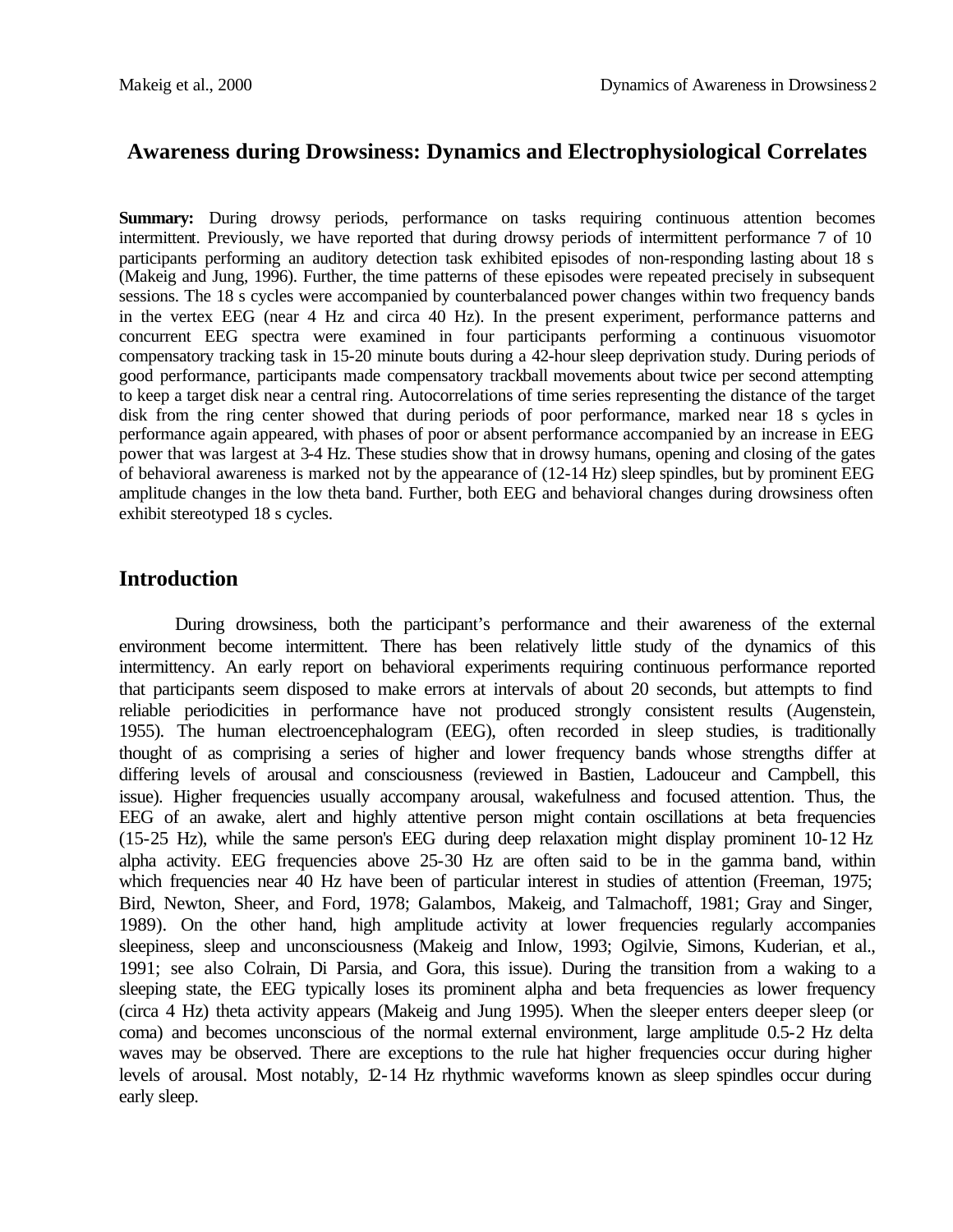The neural dynamics of sleep transition have also often been investigated in animals. Steriade and colleagues have reported that 4-12 Hz thalamocortical spindles triggered in the reticular nucleus of the thalamus in cats reduce or suppress the receptivity of cortex to afferent stimulation, thereby reducing sensory awareness during the transition to sleep (Steriade, 1994). It would appear that in order to sleep, sensory input must be inhibited early in the processing pathway. Although frequency of these cat 'sleep spindles' is somewhat lower than the 12-14 Hz human sleep spindles that are the hallmark of the transition to (Stage 2) sleep, it is tempting to assume that human sleep spindles have a similar function. Indeed, Cote, Epps, and Campbell (2000) indicate that human auditory evoked potentials show signs of sensory inhibition when stimuli are presented slightly before the occurrence of a spindle.

However, not all frequencies within the EEG are correlated with changes in human performance during drowsiness. Makeig and Jung (1996) studied operators who were engaged in a simulated passive sonar auditory detection task. They examined the EEG spectra surrounding 'lapses' (targets eliciting no response) and 'hits' (targets eliciting responses) during drowsy periods (defined as containing both hits and lapses within 30 s of the event). EEG amplitude changes predicted the behavioral response in only two frequency ranges. Immediately before lapses, power (mean square amplitude) between 2-5 Hz increased and power near 40 Hz decreased. Prior to hits, the opposite pattern was observed. We here label the 2-5 Hz activity observed during sleep onset and behavioral intermittency as low theta.

These drowsiness-related perturbations in the EEG spectrum began, on average, 9 s before stimulus presentation and returned to baseline 9 s after it (Makeig and Jung, 1996). Both the theta and gamma band power changes showed the same 18 s cycle. Moreover, detailed examination of the time course of performance in these episodes (computed as the relative probability of making a hit or lapse immediately before or after a given hit or lapse target) showed the same 18 s cycle. During drowsy periods, 9 s before a hit (or lapse) target the probability that a participant would respond to a preceding target began to rise (or fall). About 9 s after a hit (or lapse) target, participant response probability returned to baseline. This response probability trajectory was mirrored by parallel changes in low theta EEG power. The overall mean circa 18 s cycle was seen in the behavioral response patterns of 7 of the 10 participants, and tended to occur within longer 'waves' of drowsiness lasting two minutes or more. Finally, the performance and theta power trends for each of the participants were precisely replicated in second task sessions recorded some days later.

The observed pattern of counterbalanced EEG changes near 4 Hz and near 40 Hz accompanying transient losses of awareness generally fit with many reports correlating 40 Hz EEG power increases with alert, focused attention and consciousness (Freeman, 1975; Bird, Newton, Sheer, and Ford, 1978; Rogeul, Bouyer, Dedet, and Debray., 1979; Gross and Gottman, 1999) and irregular bursts of circa 4 Hz theta-band EEG with drowsiness, hypnogogy and the loss of consciousness (Williams, Granda, Jones, Lubin, and Armington, 1962; Schacter, 1977).

In the same experiments, changes in EEG power within the broad (6-35 Hz) intermediate frequency range between low theta and gamma did not predict changes in responsiveness during drowsiness. Instead, in accord with a previous report, power in these other frequencies was perturbed briefly about 1 s *after* stimulus onset (Makeig, 1993). However, during drowsiness the sign of this event-related spectral perturbation (power increase or decrease) varied according to the behavioral response (hit or lapse) (Makeig and Jung, 1996). The intermediate (6-35 Hz) frequency range included the 12-14 Hz range associated with human sleep spindles. Examination of mean spectral shifts associated with changes in response probability, averaged on the minute scale, showed a specific increase in power in the sleep spindle range only during extended periods of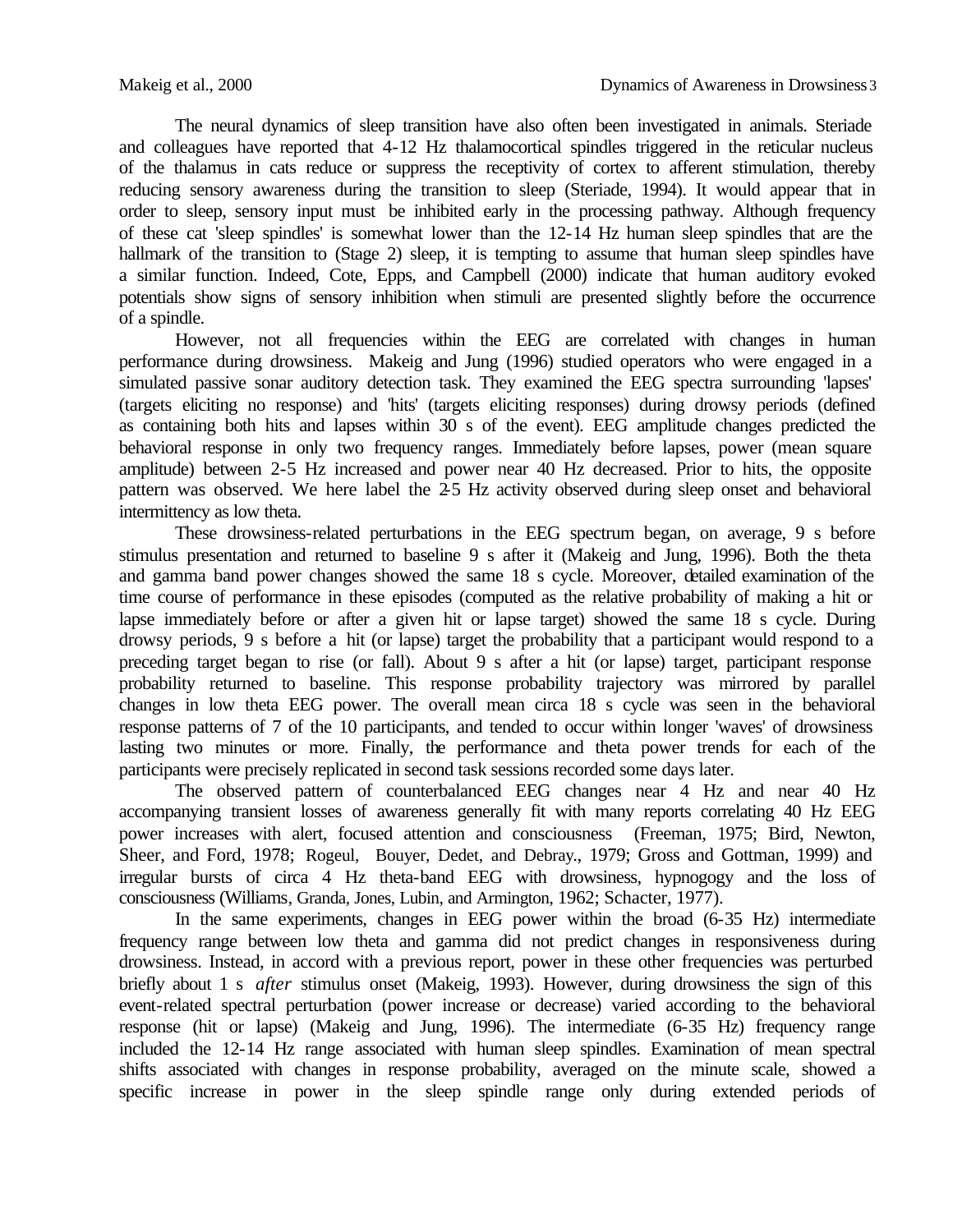unresponsiveness (possibly signaling transition to Stage II sleep) and not during earlier periods of intermittent responding.

Here, we report similar 18 s performance cycles during periods of intermittent performance in a very different type of continuous performance task, a visuospatial compensatory tracking task requiring frequent  $(\sim 2/s)$  trackball movements. Data for this study drawn from concurrent EEG and performance data collected during a larger sleep deprivation study carried out by Dr. David Dinges and colleagues at the University of Pennsylvania (Dinges, Mallis, Maislin, and Powell, 1998). The purpose of the overall study was to compare proposed methods for monitoring subject alertness during sleep deprivation. In the tracking task reported here, the dominant EEG spectral correlate of performance degradation was again a power increase at 3-4 Hz. We discuss our results in light of possible neurophysiological mechanisms.

## **Methods**

#### *Participants*

Four young adults (x men, x women) between the ages of xx and xx (Mean  $=$  , SD  $=$  ) volunteered to participate in this experiment.

#### *EEG Recording*

The EEG was recorded from electrodes placed at left frontal (F3), right central (C4), right parietal (P4) and left occipital (O1) sites. The reference was the left mastoid (M1). Eye movements and blinks were monitored via two encephalographic (EOG) channels. The EEG and EOG activity were digitized at a sampling rate of 125 Hz.

EEG spectra were extracted by Hanning-windowed fast Fourier analysis (FFT) performed on overlapping 2 s epochs from the continuous EEG data record. Epochs contaminated by EOG and muscle artifact were rejected. Data from the right-central EEG channel (C4) are reported here.

#### *Procedure*

Participants arrived in the laboratory in the early morning (10:00). They were then sleep deprived for 42 hours. During the 42 hour sleep deprivation period, participants performed 9-10 bouts of two tasks at roughly 4-hour intervals: a psychomotor vigilance task, designed by Dinges and Powell (1985) lasting 20 min, followed after a 1-2 minute break by a continuous visuospatial compensatory tracking task (CTT) lasting 20 min. (At one participant's request, CTT bouts were limited to 15 minutes). Staff technicians were instructed not to alert participants who stopped responding during either task. In the present study data from the CTT task are reported.

In the CTT, participants manipulate a trackball to counter unseen quasi-random forces tending to "blow" a circular disk off of an invisible slippery slope around the screen center marked by a visible ring. Participants attempt to use rapid, small trackball movements to maintain the disk near the center of the ring. At each program step (about 14 times per s), the disk is moved according to the vectorial sum of forces acting on it -- the unseen "wind" plus the simulated "force of gravity" plus a directed force proportional to the most recent trackball velocity. The CTT performance measure we employed was the average distance of the moving disk from the fixed central ring. (For more details and program code, see Makeig and Jolley (1996), available from *http://www.cnl.salk.edu/~scott*).

In constructing the moving-mean performance measure, the disk-distance time series was first rescaled from units of screen pixels to disk diameters, and then passed through an sigmoidal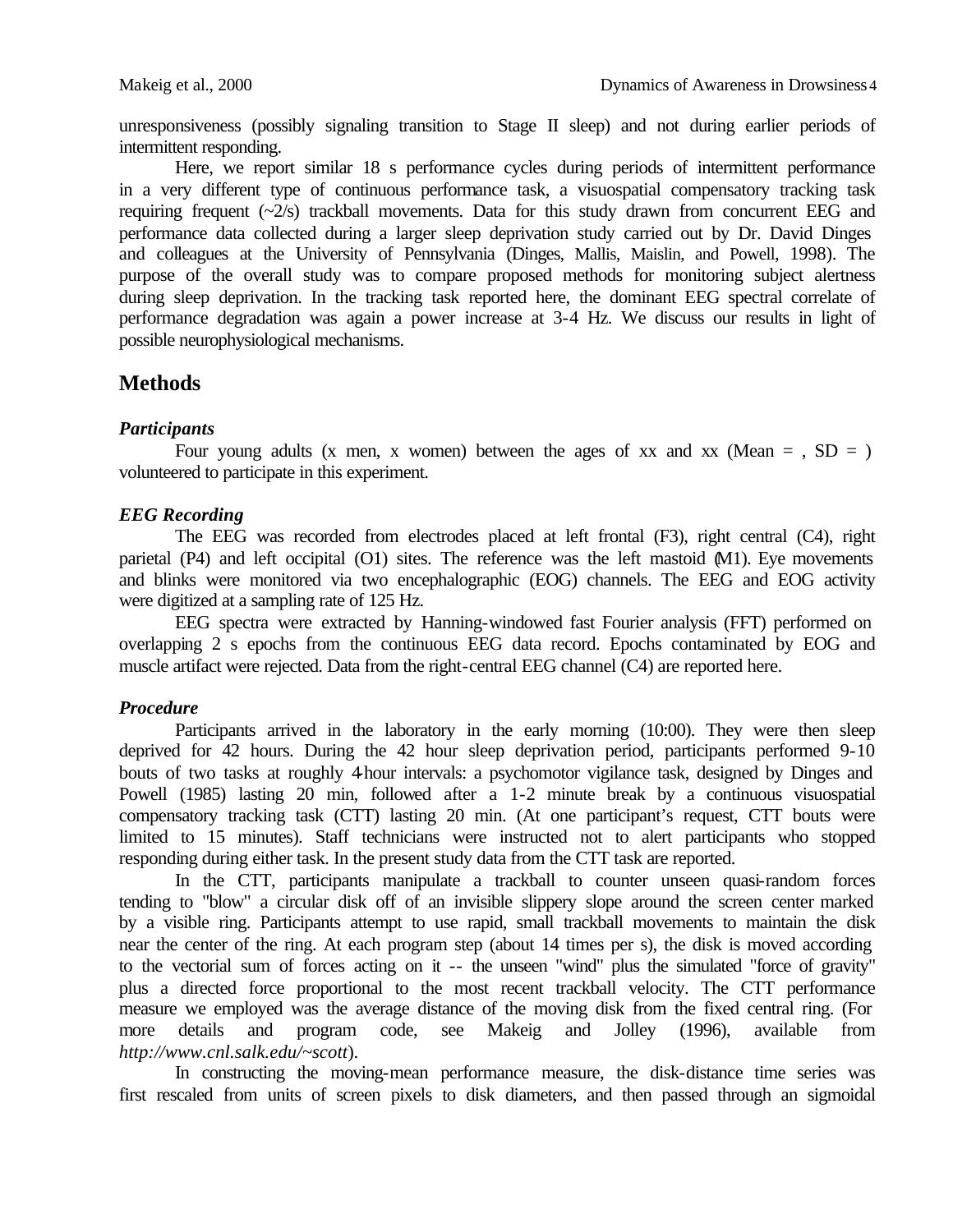*erf()* function whose lower asymptote was tied to the participant's best performance in the indicated baseline bout. Here, best performance was quantified as the 10th percentile in the participant's histogram of mean disk-distance smoothed using a 2-min window moved through the data in 2 s steps. In previous studies, changes in mean CTT disk distance have been associated with fatigue (Makeig and Jolley, 1996) and with concurrent changes in eye activity and performance consistent with drowsiness (Van Orden, Jung, and Makeig, 2000).

The disk distance measure was then linearly rescaled to [0,1] with the upper bound scaled to place its upper asymptote at the measured mean disk distance in the absence of any participant input (9.4 disk radii). The disk distance time series were then smoothed using a 90 s square window moved through the data in 1 s steps, producing an individual mean error measure that varied smoothly between 0 (best participant performance) and 1 (no participant input).

To look for periodicities in participant performance, the raw target-distance time series for each overlapping 90 s epoch used in computing the smoothed distance measure was autocorrelated and the resulting autocorrelation time series were sorted on mean disk distance in the same epochs. Autocorrelation refers to variably lagged correlations of a time series with itself. Here, for convenience, unscaled autocorrelations were computed using the MATLAB function, xcorr() (The MathWorks, Natick MA). Finally, the autocorrelation time series were converted to power spectra by FFT analysis.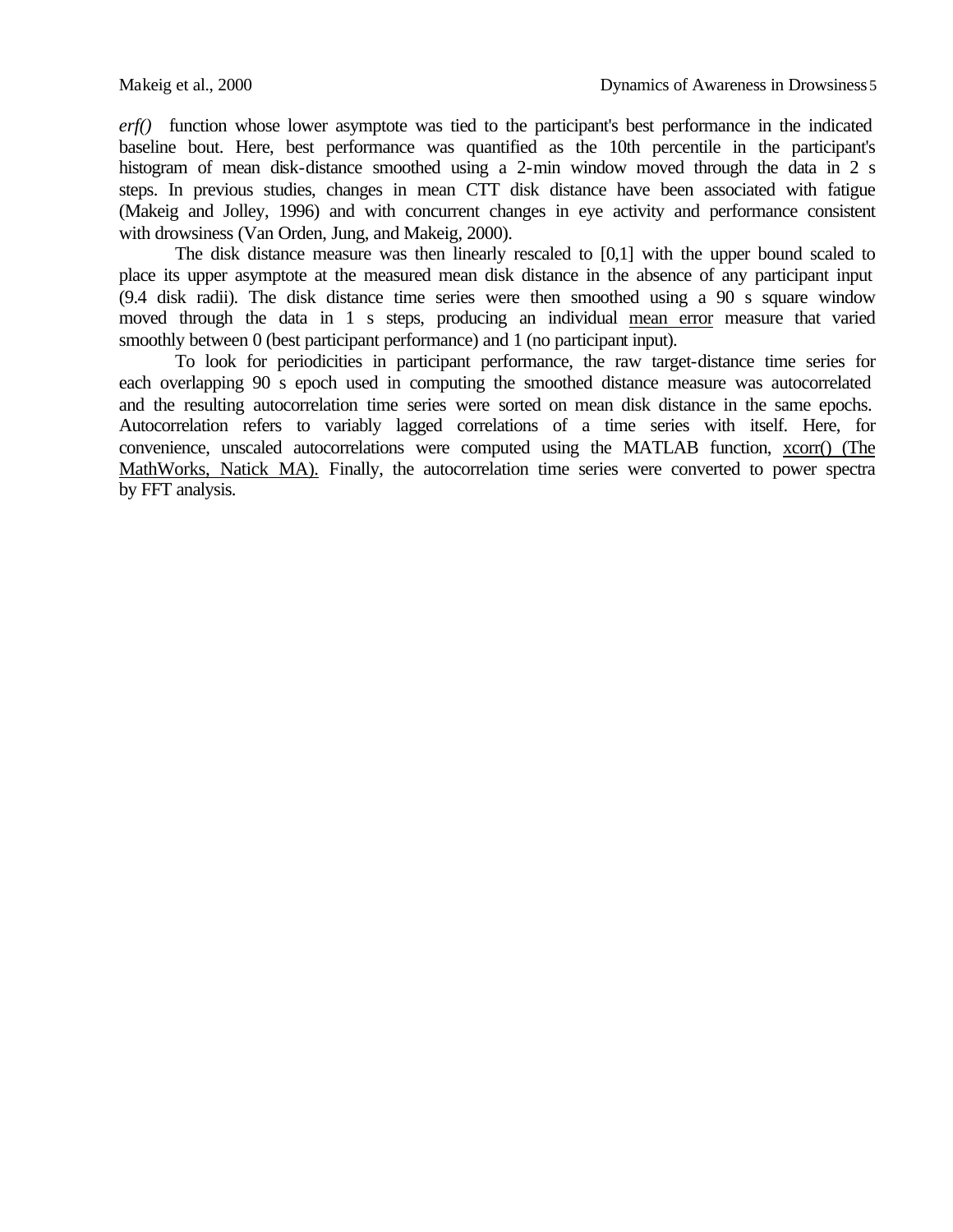### **Results**



**Figure 1.** Grand mean performance autocorrelation (self-correlation of the raw disk-distance time series as a function of temporal lag (x-axis) and mean normalized disk distance (y-axis). Small normalized disk distances (0.30) indicate periods of relatively continuous good performance, while large distances (0.80) indicate periods of largely ineffective and/or absent performance. Data averaged over all four participants. Grey scale: lagged autocorrelation of the performance time series (relative units). Note the 15-20 s performance cycles during periods of relatively large disk distance (e.g., between 0.60 and 0.70), as indicated by the flanking light and dark spots near  $\pm 10$  s and  $\pm 20$ s lags respectively.



**Figure 2.** Grand mean power spectra (all 4 participants) of the performance time series autocorrelations (Fig. 1) sorted by performance error (normalized disk distance). X-axis: cycle frequency (Hz). Yaxis: Normalized disk distance. Gray scale: Mean cycle amplitude (change in disk distance per second). At relatively poor mean performance levels (0.5 to 0.7), a peak in the performance autocorrelation spectrum appears near 0.05 Hz, indicating the appearance of circa 20 s cycles between good (alert) and poor (or absent) performance (cf. Fig. 4 for example).

Figure 1 illustrates the mean performance autocorrelation time series sorted by smoothed disk distance and averaged across the four participants. An indication of a near 20 s performance cycle appeared at disk distances between 0.60 and 0.70 as a cycling between negative (light) and positive (dark) values at near 9 s intervals on either side of the central zero lag. Spectra of these same autocorrelation time series are illustrated in Figure 2, again sorted by disk distance. The near 18 s cycle length was confirmed by this analysis at normalized disk distances between 0.50 and 0.70. This 18 s cycling was expressed exactly in the autocorrelation spectra of two of the participants, while for the other two participants the implied periodicity was weaker and somewhat longer.

.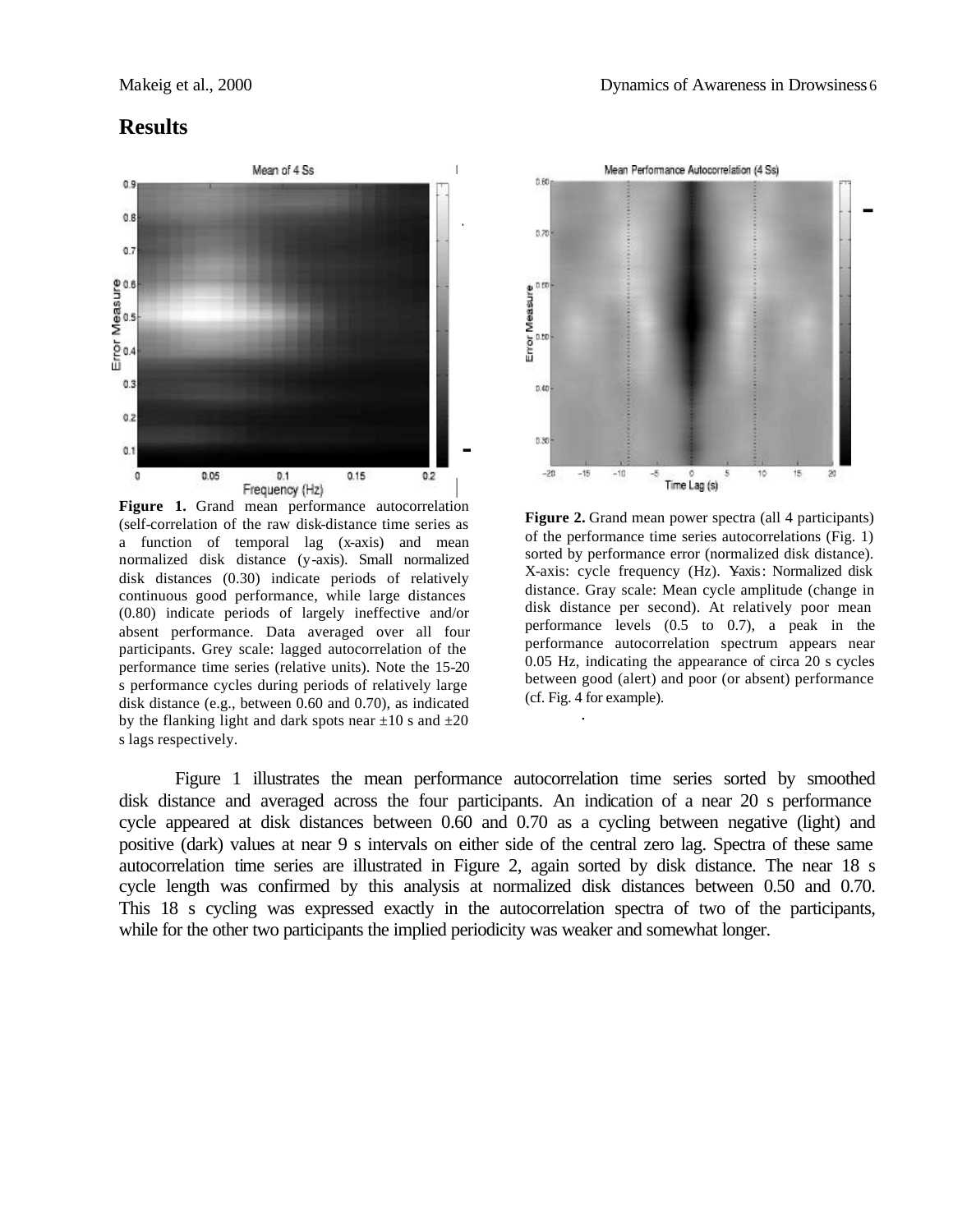

**Figure 3.** Autocorrelations of disk distance time series for one participant sorted by normalized disk distance. Gray scale: unnormalized autocorrelation in relative units (here dark is positive). At disk distances near 0.70, a marked circa 18 s lag correlation appears.



**Figure 4.** (*left panel*) Time course of performance fluctuations (actual disk distances in disk radii) at the beginning of a bout recorded after 32 hr of sleep deprivation (same participant as Fig. 3), exhibiting marked circa 18 s performance cycles. (*right panel*) An unnormalized autocorrelation of the same performance time series shows positive (correlation) peaks at time lags near  $\pm 18$  s, confirming the predominant 18 s performance periodicity in the record.

Figure 3 shows the sorted autocorrelations of the performance time series for one participant, averaged over 8 task bouts, showing the 18 s cycle at disk distances near 0.70. A marked example of near 18 s cycling behavior from this participant is shown in Figure 4. The left panel plots the distance of the disk from the target ring during the first two minutes of a task bout performed after 32 hours of sleep deprivation. Periods of good performance (i.e. low disk distance, for example near 80 s) alternate with periods in which the target escaped to levels near 1.0 compatible with complete lack of participant input. The autocorrelation of this performance time series (right panel) demonstrates the dominant 18 s periodicity.



**Figure 5.** EEG spectra at right central site C4 in 13,000 2 s task data windows (from all 4 participants) sorted by normalized disk distance in the 90 s window centered on the 2 s data window. X-axis: EEG frequency (Hz). Y-axis: sorted trial number. Gray scale: relative log EEG spectral power. The x-values of points on the diagonal black trace indicate the normalized disk distance (times 10). Note the increase in EEG power between 2-5 Hz power during periods of relatively poor performance (e.g., normalized disk distances above 0.5).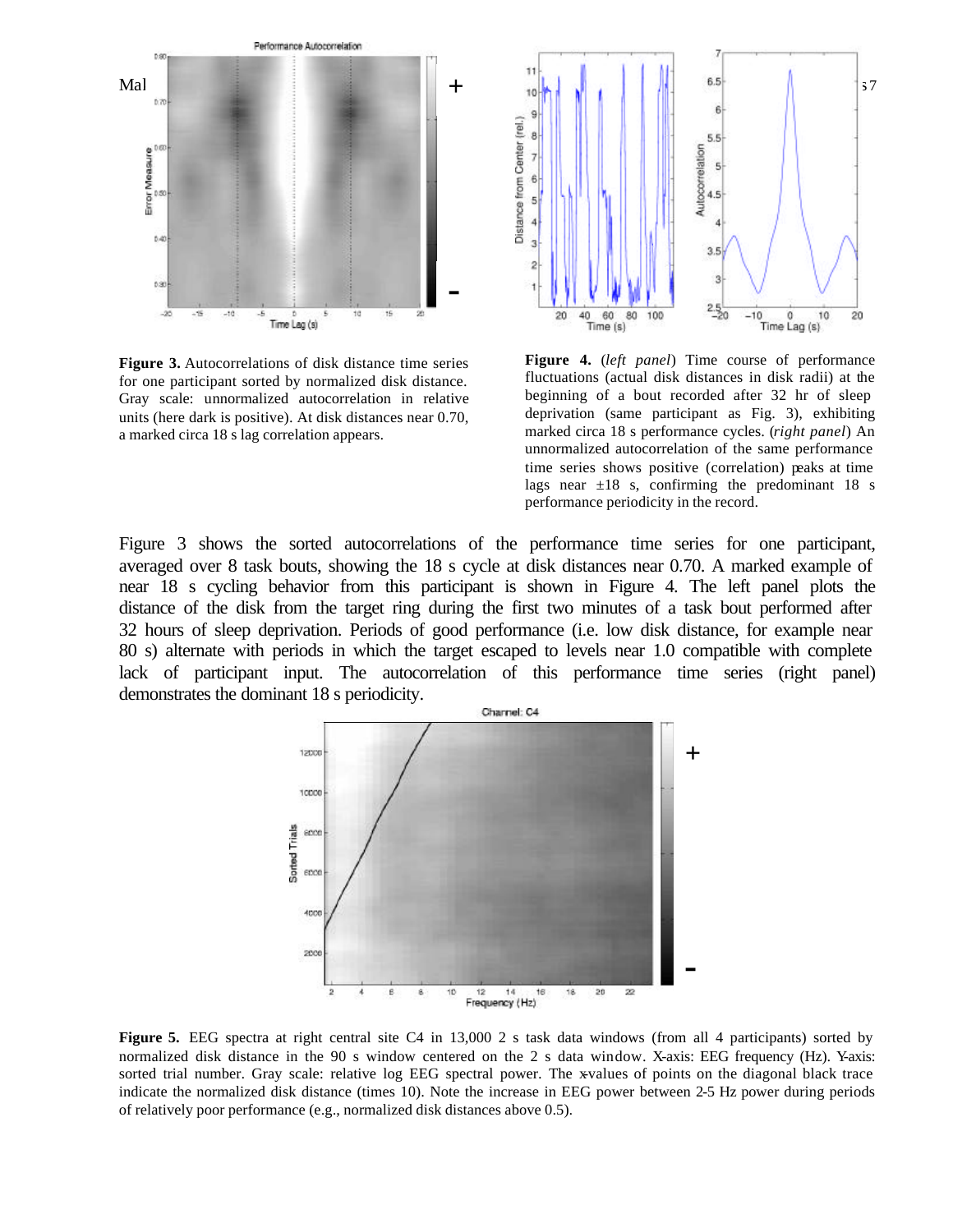Figure 5 shows the grand mean EEG spectra for all four participants at right central electrode site C4, constructed by first sorting the spectra for each of the 13,000 3 s trials by disk distance then smoothing the resulting image with a 0.05-wide smoothing window. The prevailing disk distance is shown in the figure by a thick black line whose x-value is ten times the prevailing disk distance (e.g., the thick line x-value of 7 represents disk distance  $= 0.70$ . The figure shows that the general increase in low-frequency EEG power during poor performance (i.e., at relatively large disk distances) was largest near 3 Hz. The circa 3-Hz peak was present in data from all four participants. However, no specific increase at sleep spindling frequencies (12-14 Hz) is visible even at maximum disk distance.

# **Discussion**

These results for a visuospatial task performed during sleep deprivation replicate our previous findings using an auditory detection task. In the previous study, participants had not been sleep deprived. Participants simply had to monitor a noise stream for brief amplitude shifts and respond to each shift with a button press. In the compensatory tracking task reported here, participants had to continuously observe and attempt to compensate for small changes in the rate and direction of continuous movement of a target disk. During good performance, participants in this task make about 2 corrective calibrated hand and finger movements per second, whereas only about 10 button presses per minute were required in the auditory task. The similarity of the changes in performance and EEG dynamics observed in the two tasks suggest they may be common to drowsy performance in any sensorimotor task. For both tasks, the most prominent change in the EEG spectrum correlated with performance degradation is an increase in power in the 2-5 Hz low theta range. This increase was found whether the data were averaged over seconds or minutes. For both tasks, an 18 s periodicity in performance and low theta EEG was observed during periods of intermittent performance during drowsiness.

Cross-correlation analysis on EEG spectra and performance time series were carried out for a single participant using consecutive 2 s windows. The resulting cross-correlation time series was then sorted by mean performance computed in a 90 s window centered on each epoch. Results confirmed the relation of 2-5 Hz log theta EEG power to 18 s performance cycles at high disk distances (Fig. 5). The correlation between performance and gamma band EEG power was however very small. Possibly such a correlation may have been masked by EEG variability introduced by the constant random movements of the target disk, the difficulty of the task, and/or the frequent, rapid required finger movements.

Notably, the circa 18 s performance cycling seen in 7 of 10 participants for the auditory detection task (Makeig and Jung 1996) again occurred for at least 2 of the 4 participants in the compensatory tracking task. Thus, as was first reported from visual inspection of EEG tracings during sleep deprivation (Williams et al., 1962), the opening and closing of the "gate" of awareness and task performance capacity during drowsiness tends to occur in characteristic 18 s cycles, and is accompanied or indexed by amplitude changes in EEG activity in the 2-5 Hz low theta range rather than by the appearance of sleep spindles. Colrain et al. (this issue) also report that marked changes in both auditory and respiratory evoked potentials occur when the EEG is dominated by theta activity during stage 1 of sleep. It would be interesting to learn whether the 18 s cycles also appear as EEG fluctuations in participants who attempt to go to sleep, rather than in participants who (as here) attempt to stay awake.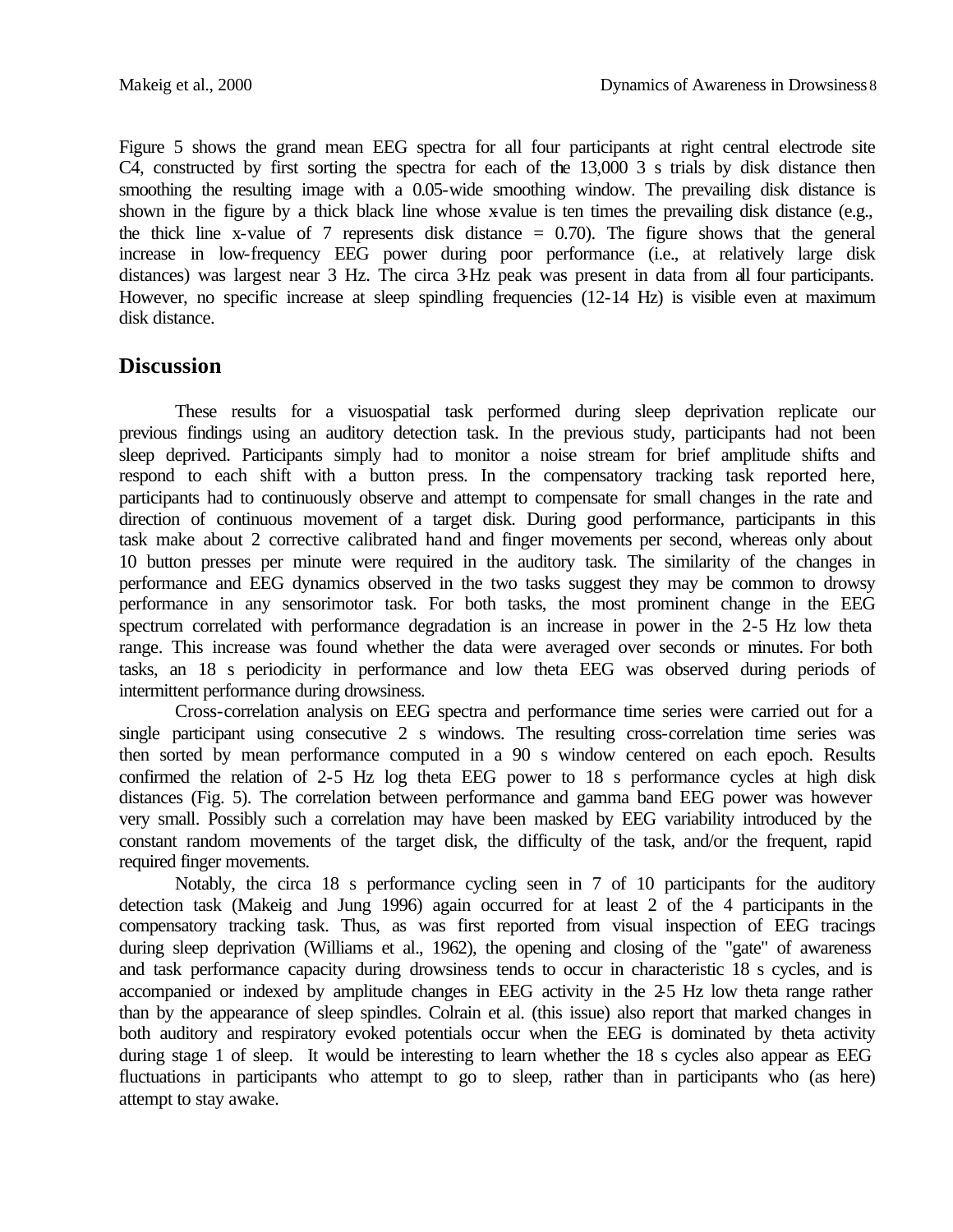The 18 s cycling behavior is reminiscent of the alternating brief periods of relative alertness and drowsiness often seen in other mammals. Rajkowski and colleagues have presented evidence that changes in noradrenergic activation in the locus coeruleus precedes both the EEG spectral and accompanying behavioral vigilance shifts in monkeys (Rajkowski, Kubiak, and Aston-Jones, 1994). The locus coeruleus is one of a number of subcortical loci involved in modulating cortical activity and awareness. It is quite possible that their effects on cortical processing might be indexed by spectral shifts in the scalp EEG such as those reported here. In the present study, spectral estimation was applied to recordings from a single scalp electrode. Studies of these or similar data recorded at larger numbers of EEG electrodes using Independent Component Analysis (Makeig et al., 1996) might also reveal more information about the spatial sources of the EEG changes and their dynamics. Elsewhere, we have shown that the relationship between EEG spectral changes and performance impairments in drowsiness is sufficiently robust that individualized EEG models can accurately estimate performance in near real-time from EEG data (Makeig and Inlow, 1993; Jung, Makeig, Stensmo, and Sejnowski, 1997).

The results presented here reinforce four conclusions about dynamics of human awareness, concomitant performance changes, and EEG spectral power changes during drowsiness: (1) During periods of marked drowsiness, stereotyped cycles alternating between wake-like and sleep-like performance and in EEG power often occur. (2) During these cycles, phases of poor or absent performance are paralleled by increases in low-frequency (circa 4-Hz) theta activity. (3) Often, these cycles have near periods near 18 seconds. (4) These performance and EEG cycles occur in the absence of any specific increase in EEG power at (12-14 Hz) human sleep spindle frequencies.

#### **Authors' Note**

This work was supported by U.S. DOT grant DTNH22-93-D-07007, by the Office of Naval Research, by NASA, by the Howard Hughes Medical Institute and by the Swartz Foundation. The authors thank David Dinges, Melissa Mallis and John Powell of the University of Pennsylvania for providing the data and assisting in its analysis. The views expressed in this article are those of the authors and do not reflect the official policy or position of the Department of the Navy, Department of Defense, or the U.S. Government.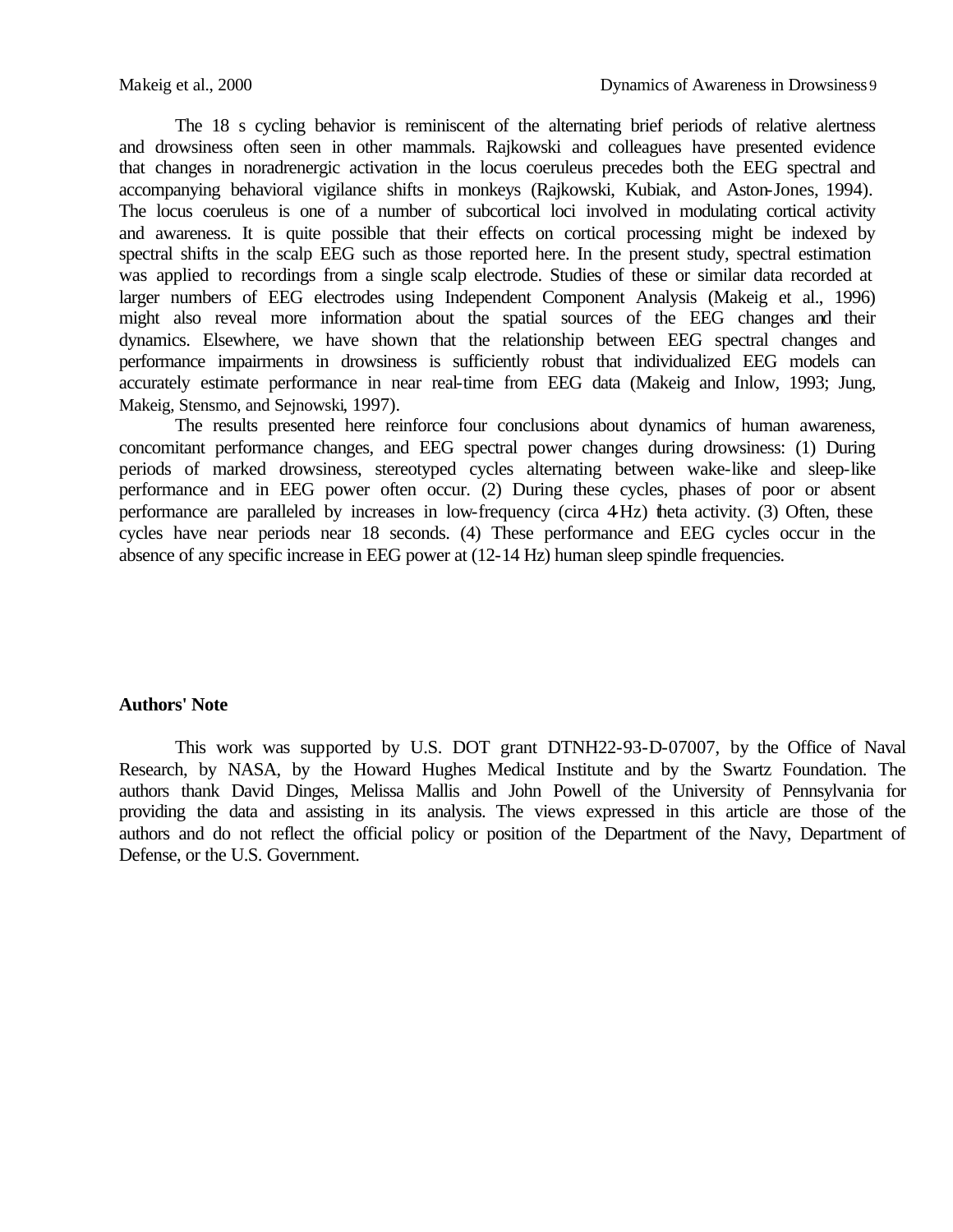# **References**

Augenstein, L. G. (1995). Evidences of periodicities in human task performance. In G. Quastler (Ed.)

Information Theory in Psychology: Problems and Methods. (pp. 245-277). Glencoe, IL: The Free Press.

Bastien, C. H., Ladouceur, C., & Campbell, K. B. (2000). EEG characteristics prior to and following the evoked K-Complex. Canadian Journal of Experimental Psychology (this issue).

Bird, B. L., Newton, F. A., Sheer, D. E., & Ford, M. (1978). Behavioral and electroencephalographic correlates of 40-Hz EEG biofeedback training in humans. Biofeedback and Self Regulation,1,13-28.

Colrain, I.M., Di Parsia, P., & Gora, J. (2000). The impact of pre-stimulus EEG frequency on auditory evoked potentials during sleep onset. Canadian Journal of Experimental Psychology (this issue)

Coull, J. T., Buchel, C., Friston, K. J., & Frith, C. D. (1999). Noradrenergically mediated plasticity in a human attentional neuronal network. Neuroimage,10, 705-15.

Cote, K. A., Epps,T. M., & Campbell, K. B. (2000). The role of the spindle in human information processing of high intensity stimuli during sleep. Journal of Sleep Research, 9, 19-26.

Dinges, D. F., & Powell, J. W. (1985). Microcomputer analyses of performance on a portable, simple visual

RT task during sustained operations. Behavioral and Research Methods, Instruments and Computers,17, 652-655.

Dinges, D. F., Mallis, M., Maislin, G., & Powell, J. W. (1998). Evaluation of techniques for ocular

measurement as an index of fatigue and the basis for alertness management*.* U.S. Department of Transportation,

National Highway Traffic Safety Administration, Final Report # DOT HS 808 762.

Freeman, W. (1975). Mass Action in the Nervous System. New York: Academic Press.

Galambos, R., Makeig, S., & Talmachoff, P. (1981). 40 Hz auditory potential recorded from the human

scalp. Proceedings of the National Academy of Sciences, 78, 2643-2647.

Gray, C. M., & Singer, W. (1989). Stimulus-specific neuronal oscillations in orientation columns of cat visual cortex. Proceedings of the National Academy of Sciences, 86, 1698-702.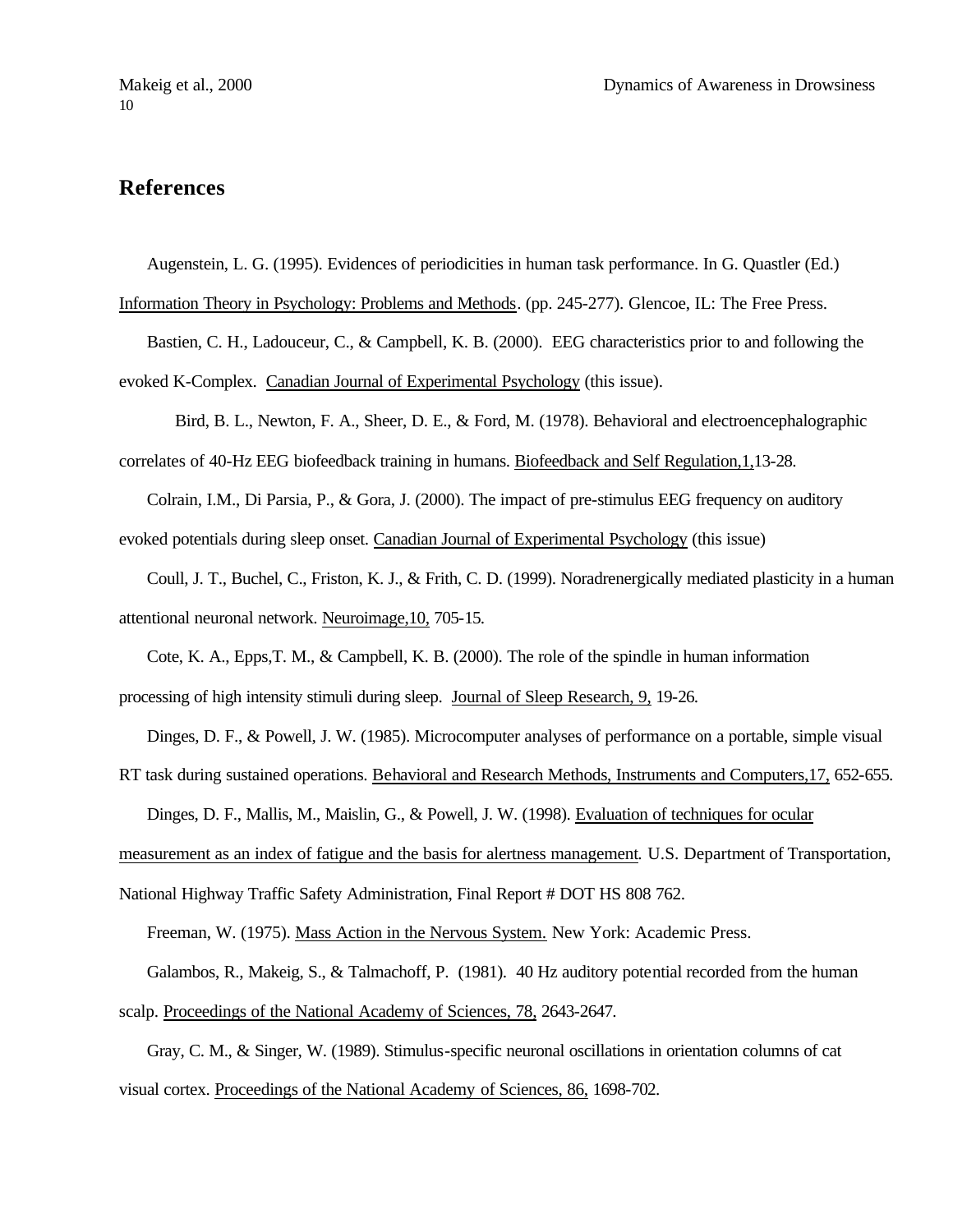11

Gross, D. W., & Gotman, J. (1999). Correlation of high-frequency oscillations with the sleep-wake cycle and cognitive activity in humans. Neuroscience, 94, 1005-18.

Jung, T-P., Makeig, S., Stensmo, M., & Sejnowski, T. J. (1997). Estimating alertness from the EEG power

spectrum. IEEE Transactions on Biomedical Engineering, 44, 60-69.

Makeig, S. (1993). Event-related dynamics of the EEG spectrum and effects of exposure to tones.

Electroencephalography and Clinical Neurophysiology, 86, 283-293.

Makeig, S., Bell, A. J., Jung, T-P., & Sejnowski, T. J. (1996). Independent component analysis of

electroencephalographic data. In D. Touretzky, M. Mozer, M. Hasselmo (Eds.), Advances in Neural Information

Processing Systems 8, (pp. 145-151). Cambridge, MA: MIT Press.

Makeig, S., & Inlow, M. (1993). Lapses in alertness: coherence of fluctuations in performance and the EEG spectrum. Electroencephalography and Clinical Neurophysiology, 86, 23-35.

Makeig, S. & Jung, T-P., (1995) Changes in alertness are a principal component of variance in the EEG spectrum. *NeuroReport* 7, 213-216.

Makeig, S., & Jung, T-P. (1996). Tonic, phasic and transient EEG correlates of auditory awareness in drowsiness. Cognitive Brain Research, 4, 15-20.

Makeig, S., & Jolley, M. (1996). COMPTRACK: A compensatory tracking task for monitoring alertness (Technical Document 96-3C). San Diego: Naval Health Research Center.

Ogilvie, R. D., Simons, I. A., Kuderian, R. H., MacDonald, T., & Rustenburg, J. (1991). Behavioral, event-related potential, and EEG/FFT changes at sleep onset. Psychophysiology, 28, 54-64.

Rajkowski, J., Kubiak, P., & Aston-Jones, G. (1994). Locus coeruleus activity in monkey: Phasic and tonic changes are associated with altered vigilance. Brain Research Bulletin , 35, 607-616.

Rogeul, A., Bouyer, J. J., Dedet, L., & Debray, O. (1979). Fast somato-parietal rhythms during combined focal attention and immobility in baboon and squirrel monkey. Electroencephalography and Clinical Neurophysiology, 46, 310-19.